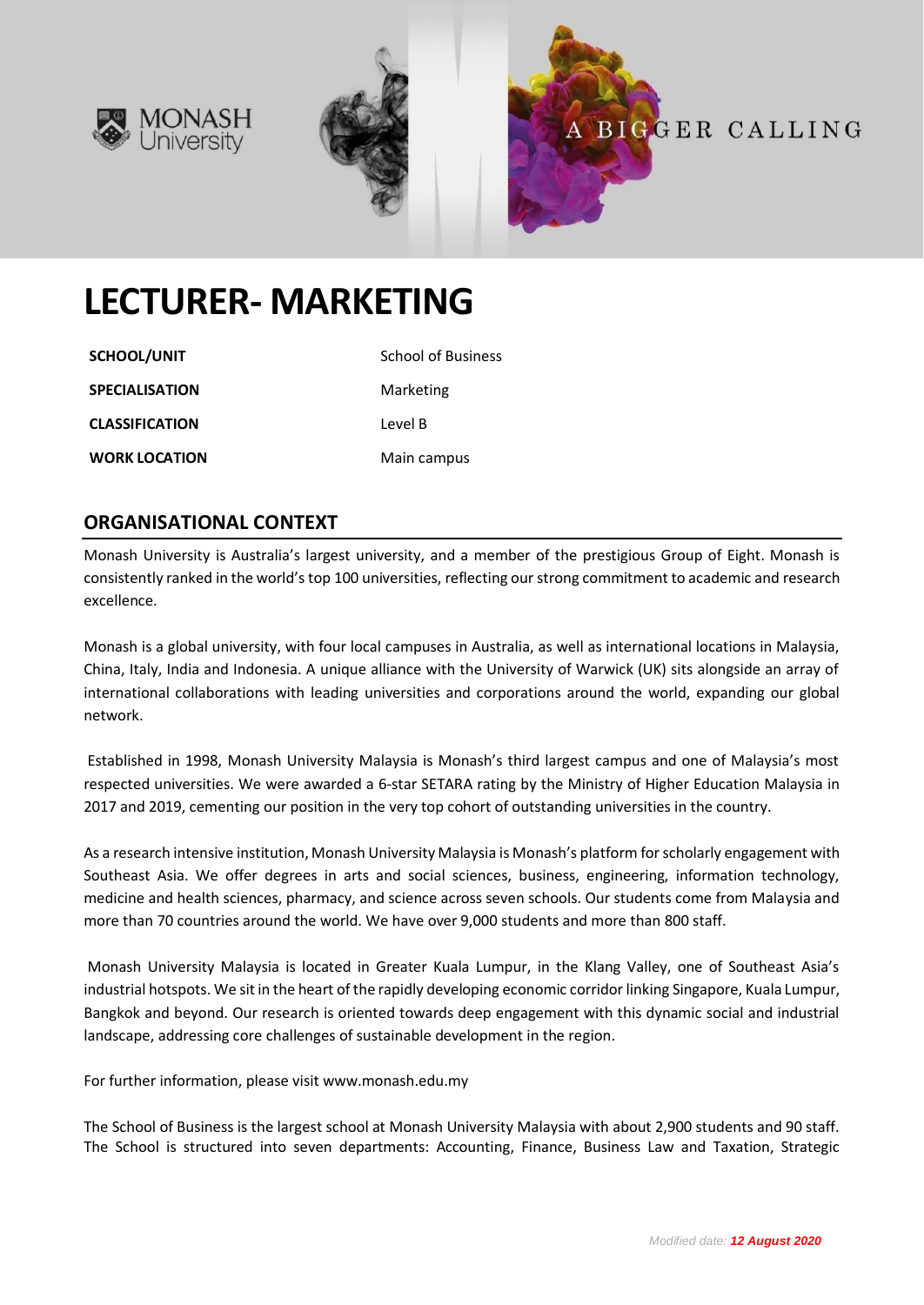Marketing, Management, Economics, and Econometrics and Business Statistics. The School is part of Monash University's Faculty of Business and Economics.

The School of Business is an innovative, entrepreneurial and culturally diverse organisation. Its mission is to have a meaningful impact on the way business is conducted in Asia through outstanding research and education, along with extensive engagement with industry and the community.

For more information, please visit: https [www.monash.edu.my/business](http://www.monash.edu.my/business)

#### **POSITION PURPOSE**

A Level B academic is expected to make contributions to the teaching effort of the university and to carry out activities to maintain and develop her/his scholarly, research and/or professional activities relevant to the profession or discipline.

The academic will have responsibility for fostering excellence in research, teaching, engagement and professional activities in the academic discipline within the school, campus and the University. The role specifically will focus on introducing new Digital Marketing elements to the current overall Strategic Marketing major. Expertise in Digital Marketing and the ability to navigate different online teaching tools will be an added advantage.

**Reporting Line:** The position reports to the Head, Department of Marketing

**Supervisory responsibilities:** Not applicable

**Financial delegation and/or budget responsibilities:** Not applicable

#### **KEY RESPONSIBILITIES**

- 1. Contribute to curriculum development, innovation, enhancement and quality assurance in the undergraduate and postgraduate units
- 2. Deliver innovative and excellent teaching, learning and assessment experiences for undergraduate and postgraduate students
- 3. Conduct original research, developing an active record of publication and starting to build a profile of grants and supervision
- 4. Participate in collaborations with other universities and with government, industry and/or civil society to drive research impact and educational excellence
- 5. Support the management of education, research and/or administration in the School through, for example, participation in committees
- 6. Able to contribute towards developing a Digital Marketing major for the Department.

### **KEY SELECTION CRITERIA**

- 1. A doctoral qualification (PhD) or equivalent qualification
- 2. Demonstrated ability to teach in a university environment
- 3. Demonstrated ability to produce excellent research and supervision of Undergraduate/Honours students
- 4. Demonstrated ability to work with partners in universities, government and/or civil society
- 5. Demonstrated skills and experience in collaboration and teamwork
- **6.** The incumbent will be required to deliver units using different pedagogies that range from fully face-to-face, flipped or blended learning, to fully online.